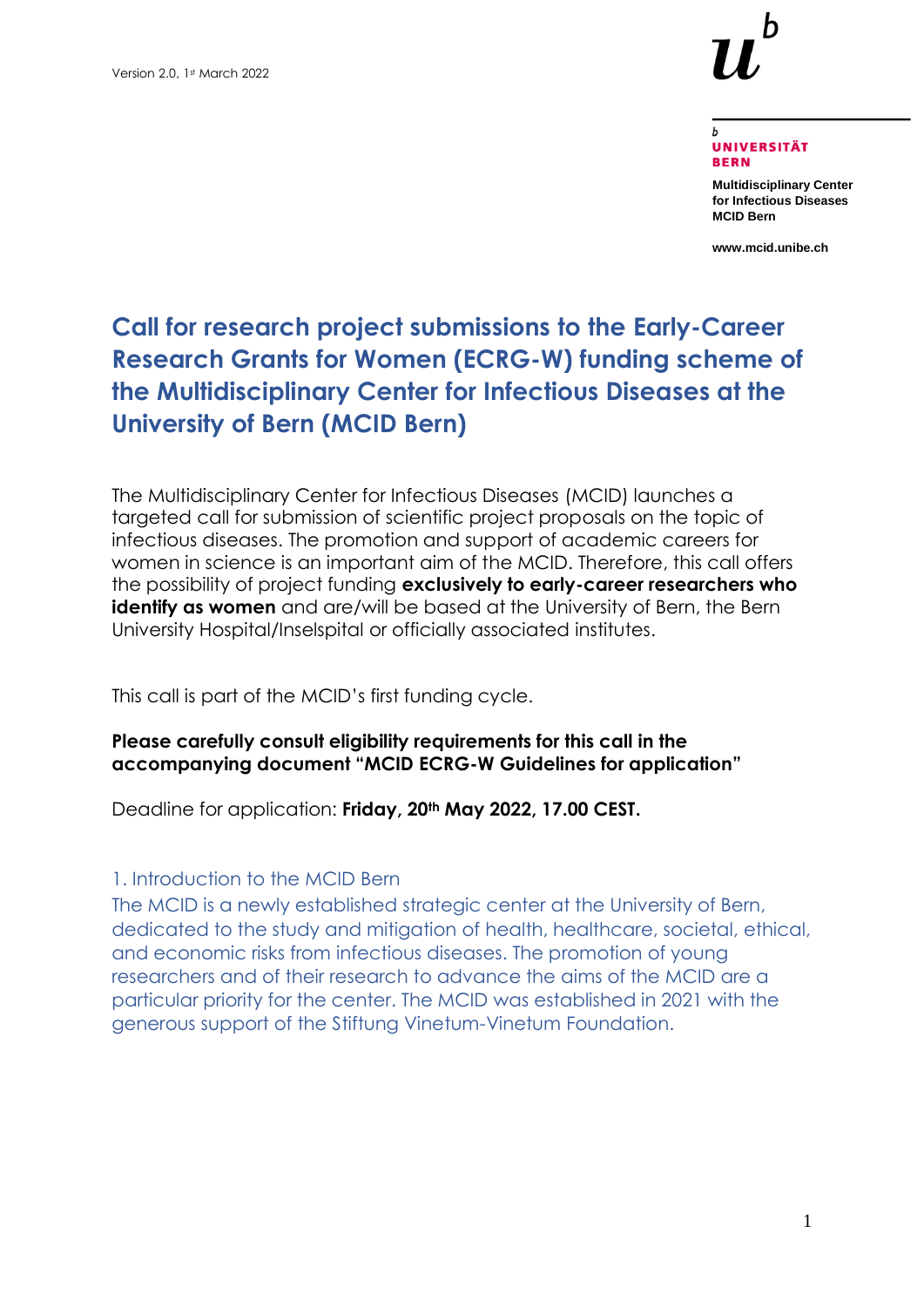## 2. Mission statement

At the MCID, we:

▪ *Determine the Origin of Risks*

We perform systematic investigations into infectious disease threats and underlying factors for exacerbation using an integrated One Health vision.

▪ *Prepare for Risks*

We develop and use sentinel and preparedness tools for emerging and future infectious disease risks

▪ *Study the Management of Risks*

We propose integrated solutions to manage the impact of infectious diseases on animal life, human life, and livelihoods, considering biomedical, social, ethical and economic aspects.

▪ *Collaborate*

We are a dynamic multidisciplinary community of researchers, integrating scholarship and research excellence to inform effective, protective, and preventive responses to threats from infectious diseases.

▪ *Foster Talent*

We give dedicated resources to foster the scientific and professional development of the next generation of academic talent on the path to independence.

▪ *Disseminate*

We carry out training and education of researchers, practitioners, and the lay public to increase the success of effective and coordinated responses to threats from infectious diseases.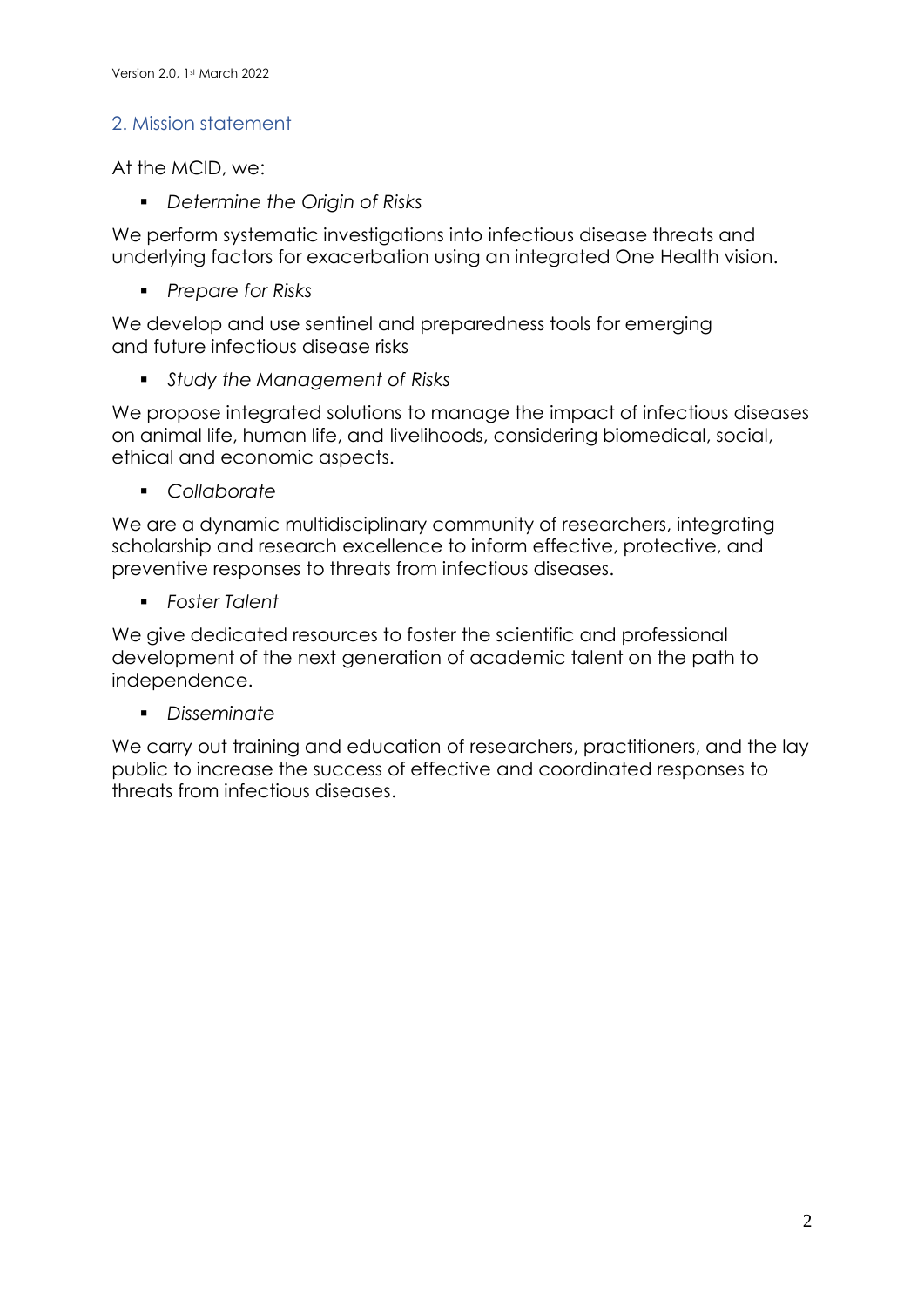## 3. The MCID's academic discipline clusters and core activities

### 3.1 Clusters

The MCID is composed of seven specialist, interconnected clusters that bring together subject area excellence in a unique constellation to foster innovative, multi- and interdisciplinary investigations.



#### *3.1.1 Immunity*

The Immunity cluster focuses on basic and applied immunology. Our expertise covers *in vitro* immunological methods, basic murine immunology, gnotobiology, infectiology, immunology in farm animals and research in the context of human clinical studies. Our main research interests lie in the mucosal immune system, early-life immune development, trained immunity and vaccine development to study the core question of why immune responses vary between species and within a species. For a detailed description and contacts, [please see here.](http://www.mcid.unibe.ch/research/immunity/index_eng.html)

## *3.1.2 Patient-Focused Research*

The Patient-Focused Research cluster promotes and supports scientific activities as part of patient-centred investigations, interventions and outcomes. Central themes involve identification and protection of vulnerable groups, advanced data science-driven diagnostics and personalized therapeutic and preventive approaches, avoidance of collateral damage, remote patient care and patient empowerment. For a detailed description and contacts, [please see here.](http://www.mcid.unibe.ch/research/patient_focused_research/index_eng.html)

## *3.1.3 Epidemiology*

The Epidemiology cluster focuses its work on the study of infections and infectious diseases at the population level. We study the distribution and dynamics of infections and disease in time, place and person (or animal). We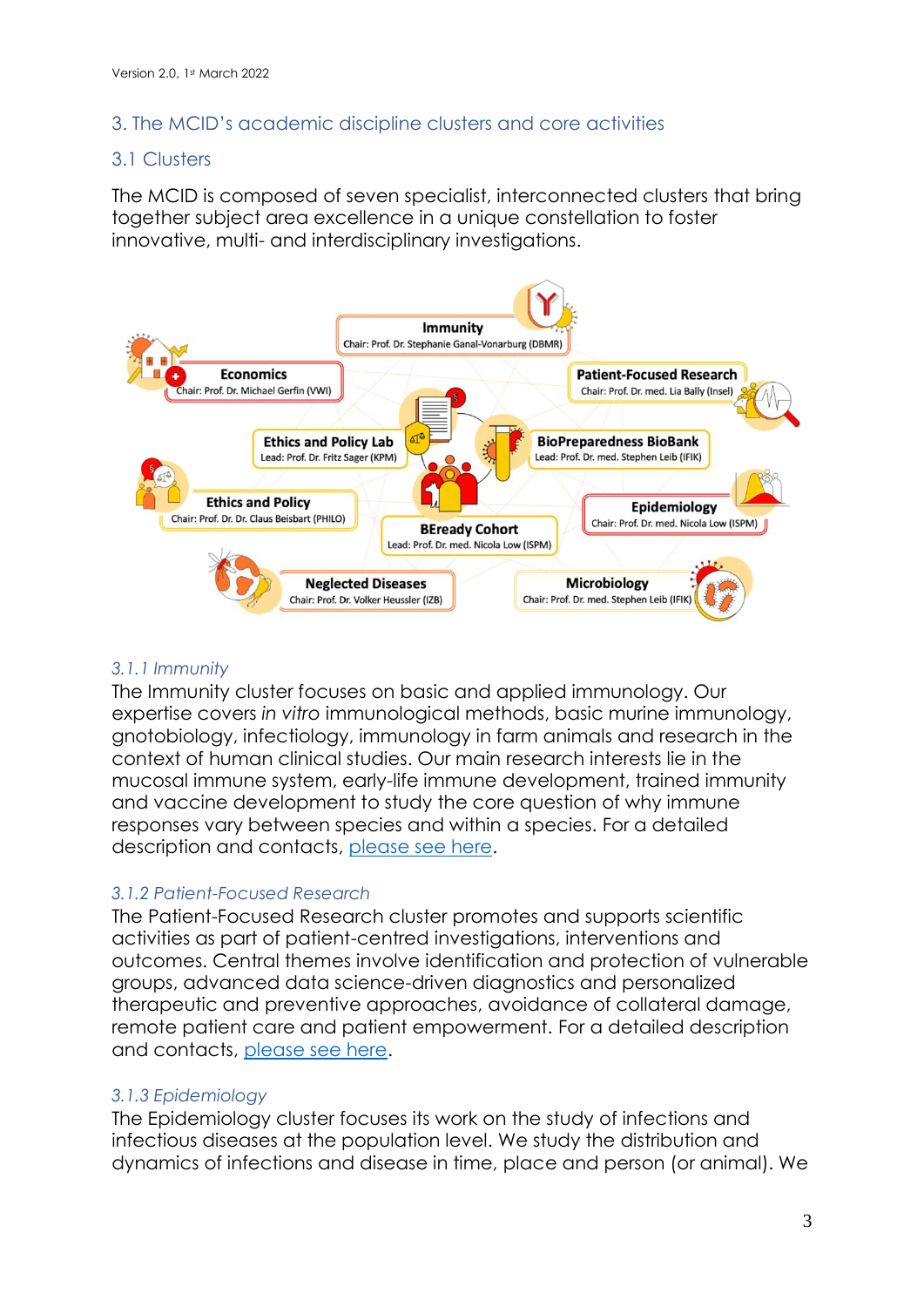also study the effects of interventions for prevention and control. We use a wide range of methods for study design and analysis, including field epidemiology, surveillance, biostatistics, mathematical modelling and genomic epidemiology. For a detailed description and contacts, [please see](http://www.mcid.unibe.ch/research/epidemiology/index_eng.html)  [here.](http://www.mcid.unibe.ch/research/epidemiology/index_eng.html)

#### *3.1.4 Microbiology*

The Microbiology cluster covers diverse aspects of research on on microbial pathogens that cause infectious disease and have pandemic potential. Research areas include host-pathogen interactions, diagnostics, One Health challenges, disease models, sentinel systems, biosafety and biosecurity in the overarching framework of pandemic preparedness. The cluster compromises experts from various fields of human and veterinary infection biology including clinical infectious diseases, microbiology, pathology and synthetic genomics. For a detailed description and contacts, [please see here.](http://www.mcid.unibe.ch/research/microbiology/index_eng.html)

#### *3.1.5 Neglected Diseases*

The Neglected Diseases cluster focuses on neglected infectious and noncommunicable chronic diseases of human and veterinary importance, including zoonotic infections. These are often co-morbidities, which lower thresholds for rapid spread of pandemic pathogens, posing a major threat to health initiatives worldwide, especially in the Global South. Investigations into these conditions employ approaches at both cell and organism levels, benefiting from opportunities provided by "Big Data" for modelling of pathogen transmission and dissemination. For a detailed description and contacts, [please see here.](http://www.mcid.unibe.ch/research/neglected_diseases/index_eng.html)

#### *3.1.6 Ethics and Policy*

The Ethics and Policy cluster performs research on the social dimensions of pandemics, broadly construed. We investigate social factors driving the spread of an infectious disease, immediate consequences for society and political reactions from the perspectives of social science, jurisprudence and philosophy. For a detailed description and contacts, [please see here.](http://www.mcid.unibe.ch/research/ethics_and_policy/index_eng.html)

#### *3.1.7 Economics*

The Economics cluster aims to analyze the impact of a pandemic on individuals, households and businesses to identify vulnerabilities. These include financial and job security, access to healthcare, and exposure to supply chains with weak links. Identifying inadequate incentives in the pharmaceutical industry is also an important focus. For a detailed description and contacts, [please see here.](http://www.mcid.unibe.ch/research/economics/index_eng.html)

## 3.2 Core activities

At the heart of the MCID lie the Center's founding three core activities. These are envisaged as integral parts of the first MCID funding phase. They pursue independent and long-term research aims, in collaboration with MCID clusters.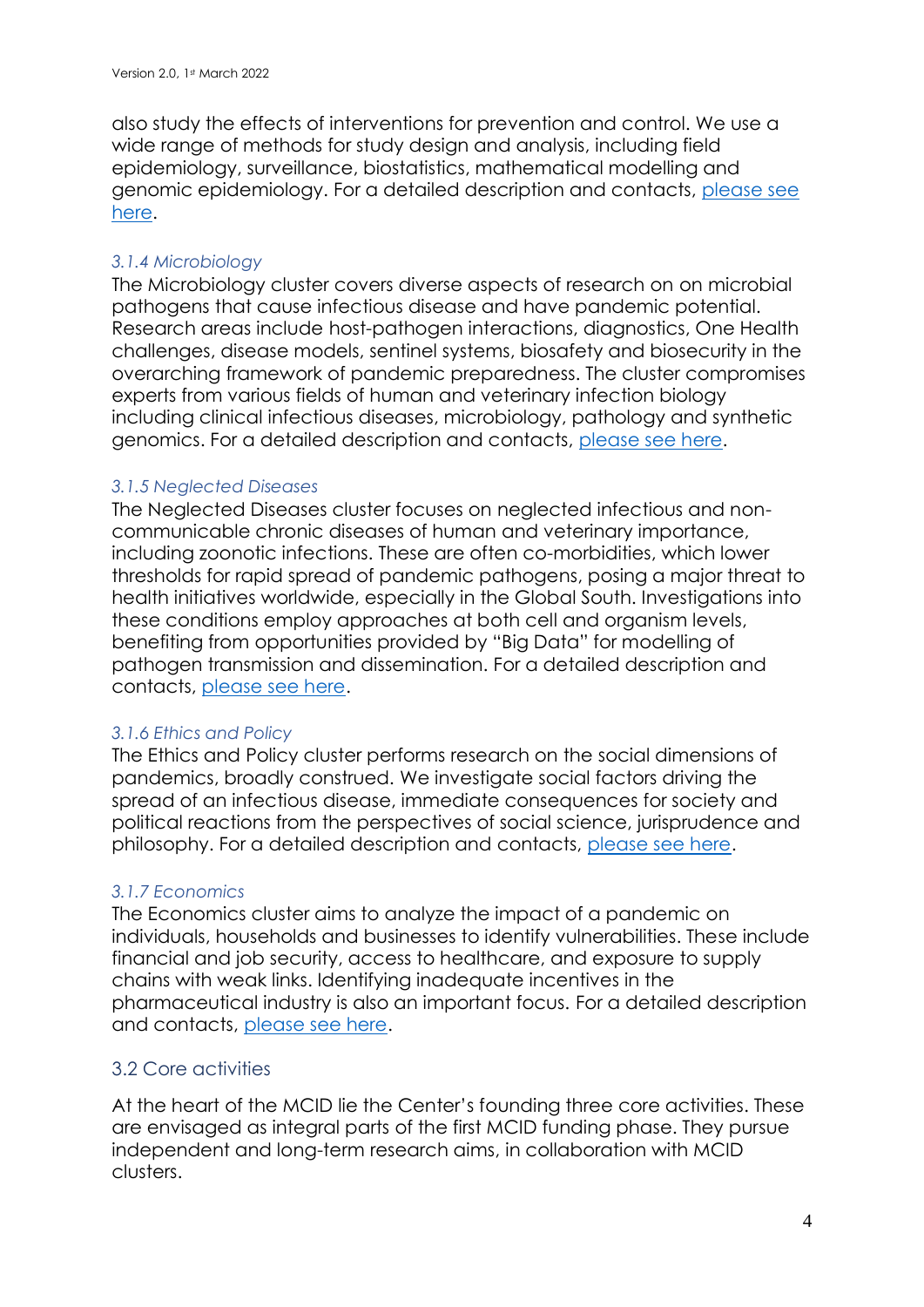#### *3.2.1 BEready Cohort*

BEready is a cohort study representing the population of the canton of Bern to collect essential longitudinal data to improve knowledge about existing infectious diseases and preparedness for emerging health threats. BEready plans to enroll approximately 5,000 households, including adults, children and pets, into a population-based cohort. Participants will be characterized both genotypically and phenotypically, with ongoing surveillance for circulating infectious diseases. This research platform will use innovative decentralized data-collection methods, a flexible and novel bioinformatics infrastructure, and a biobank including human and animal (pet) samples. For a detailed description and contacts, [please see h](http://www.mcid.unibe.ch/research/mcid_core_activities/beready_cohort/index_eng.html)ere.

#### *3.2.2 BioPreparedness BioBank*

The BioPreparedness BioBank provides access to high consequence pathogens with pandemic potential and their synthetic genomes. This core activity will build and maintain a curated repository and ensure access to high-consequence pathogens with pandemic potential in Switzerland. Through synthetic genomics, the genomes of such pathogens will be maintained in the yeast *Saccharomyces cerevisiae.* For a detailed description and contacts, [please see h](http://www.mcid.unibe.ch/research/mcid_core_activities/biopreparedness_biobank/index_eng.html)ere

## *3.2.3 Ethics and Policy Lab*

The Ethics and Policy Lab serves policy-relevant activities and outputs of the MCID by translating research findings into policy propositions. Since the application of scientific knowledge to find solutions to societal problems depends on values, a key task of the Ethics and Policy Lab is to determine the ethical dimensions of the research. The aim is that science-based solutions that inform policy will be grounded in insights from a tailored ethical analysis. For a detailed description and contacts, [please see here.](http://www.mcid.unibe.ch/research/mcid_core_activities/ethics_and_policy_lab/index_eng.html)

## 4. MCID First funding phase (01.2022-12.2024)

The COVID-19 crisis has revealed that the Swiss healthcare infrastructure, economy, education system and society at large, plans, processes and perspectives to estimate, navigate and overcome a global infectious disease pandemic were either lacking or non-existent. The fact that there were successful outcomes (as far as we can assess it today), including several effective vaccines, novel therapeutic approaches, and major advances in digitalization of working practices is fortunate. Some of these advances arose in an *ad hoc* way, which should not be seen as a blueprint for pandemic response plans in the future.

Research is needed to extract lessons from the past and from the ongoing pandemic and to investigate, develop and validate future pandemic preparedness approaches. Major areas of challenge include:

**Surveillance**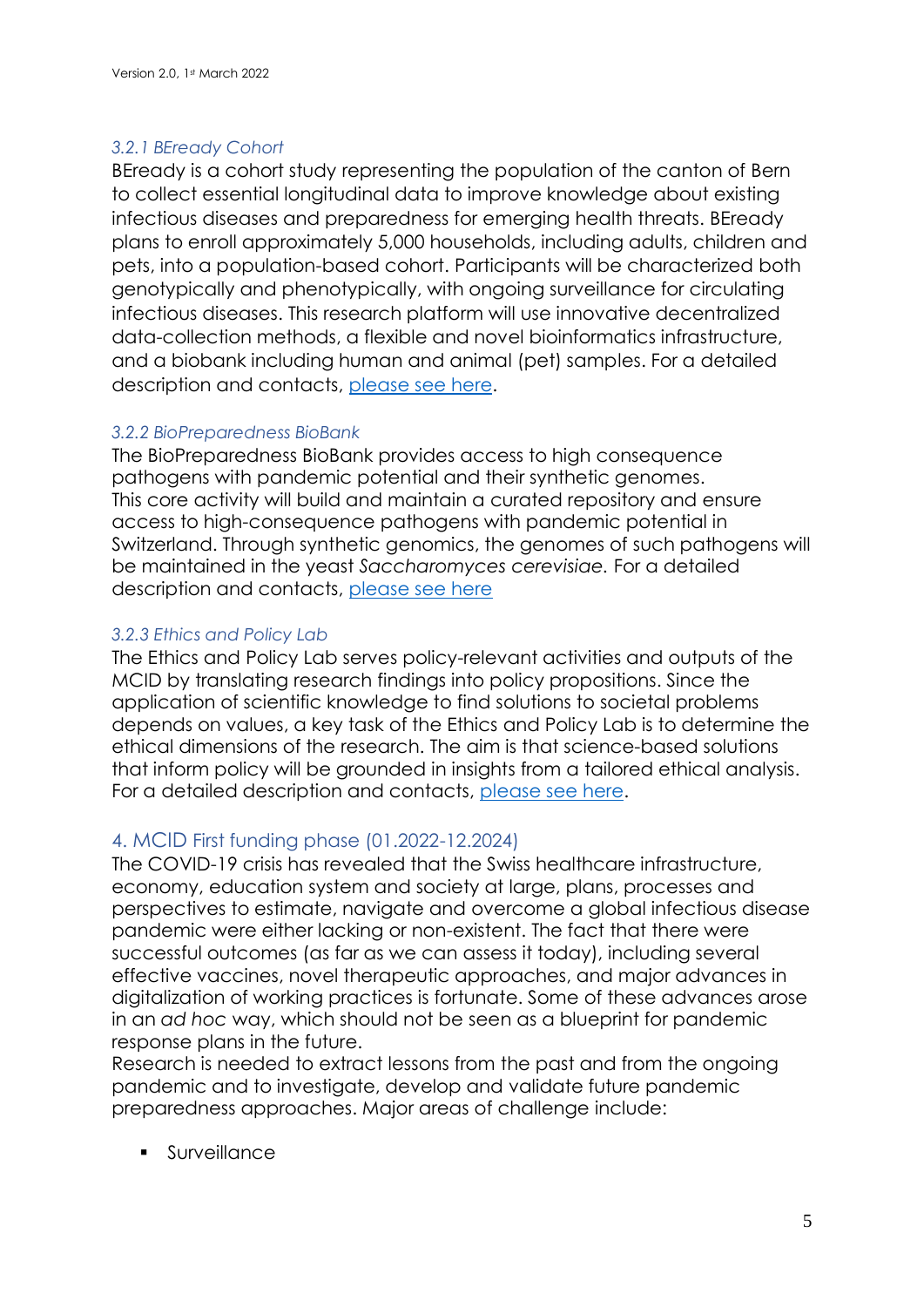- Patient care and healthcare system responses
- **•** Digitalization
- Development and deployment of preventive measures, diagnostics and therapeutics
- **Ethics, policy and economic strategies**

### 4.1 Three Research Themes

In this call for applications for MCID project funding, we seek to fund projects linked to three different themes. Together, these themes align to seek innovative developments for infectious disease research.



## **Theme 1**

**Investigation** of infectious threats and underlying factors for susceptibility using an integrated One Health vision.

- Investigation of infectious threats on human and animal health, with a particular focus on:
	- One Health, zoonoses, spillover events, transmission routes, vectors, infections in resource-constrained countries and host-pathogen interfaces.
- Study of the impact of host-specific exacerbating factors, including:
	- Co-infections, co-morbidities, microbiota, immune status, social factors, age, sex, gender, ethnicity, and other demographic factors.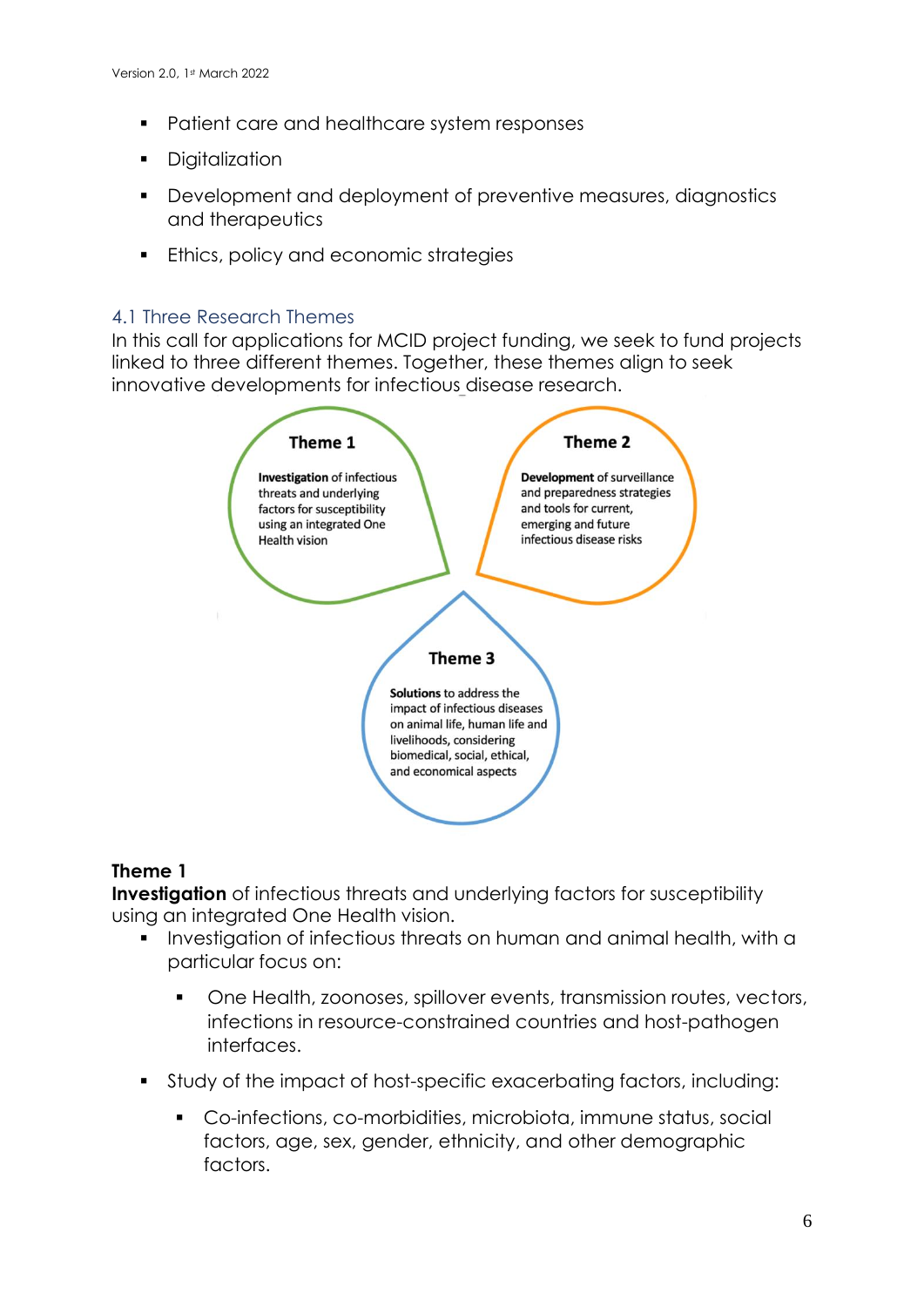- **.** Improvement of infectious disease tools and knowledge base suited to meet current and future threats:
	- Epidemiology, diagnostics, animal disease models (and non-animal alternatives), resistance.

## **Theme 2**

**Development** of surveillance and preparedness strategies and tools for current, emerging, and future infectious disease risks

- Developing novel tools for pathogen surveillance
	- Epidemiology, and standardization of surveillance methods, phylogenetic epidemiology, hospital data, population dynamics, development of methods for statistics/modelling and data analysis.
- Preparedness tools
	- **•** Diagnostics, therapeutics, drugs, prophylactic measures (including vaccines), experimental disease models.
- Developing policies that seek to:
	- Limit the spread of pathogens to protect both human and animal health, reduce infection burdens in resource-constrained countries, prevent resistance to treatments and that aim to increase the financial incentives to develop prophylaxes and treatments.

## **Theme 3**

**Solutions** to address the impact of infectious diseases on animal life, human life and livelihoods, considering biomedical, social, ethical, and economical aspects.

- Solutions to combat the social and economic impact of infectious diseases, solutions for healthcare crisis management:
	- Socio-economic impact, society, shocks to the economy, financial incentives
- Developing an effective science-policy interface to address biotechnological advances in human and animal healthcare.
	- Policy, science-policy interface, crisis management
	- Solutions at the level of patient care and to limit the effect of potential exacerbating factors infectious disease susceptibility and severity:
	- Telemedicine/remote care delivery, neglected diseases, roll out of treatment plans, considering co-morbidities, age, sex, gender, ethnicity, and other demographic factors.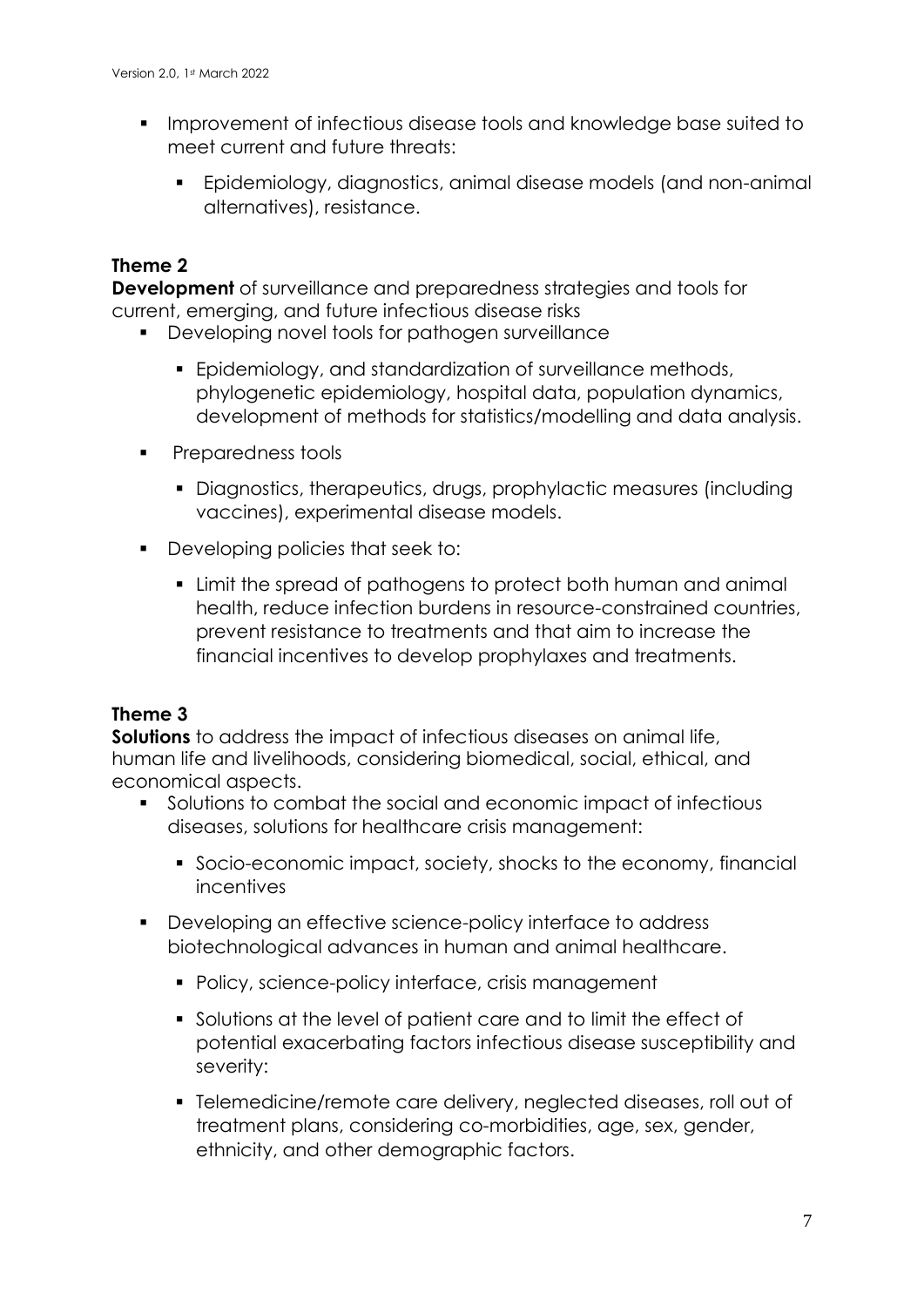## 4.2 ECRG-W funding scheme

The MCID is committed to the support and promotion of all and especially non-tenured women in research who hold great promise as future academic leaders. The goal of the ECRG-W scheme is to provide resources to support this talent pool on the path to independence. The ECRG-W scheme is intended as a precursor for application to competitive career and/or project funding schemes.

This call is dedicated to supporting early-career female researchers as the next generation of **academically talented women** at the University of Bern, the Bern University Hospital/Inselspital and associated institutes.

Collaboration with one or more MCID Core Activities is encouraged.

#### 4.3 Submission guidelines for applicants

Please consult the MCID Project Funding Application Guidelines for details regarding eligibility for funding as well as an in-depth description of the application process. Application Guidelines as well as the Application Form and "Letter of Host Institute Support" can be found on the [MCID website.](https://www.mcid.unibe.ch/call_for_projects/index_eng.html)

Deadline for application: **Friday, 20th May 2022, 17.00 CEST.** Project duration: max. 2 years. Budget: the maximum awarded funding for an ECRG-W grant is 150'000 CHF.

#### **Only one ECRG-W submission per applicant is allowed.**

## 4.4 Eligibility for ECRG-W submission

The ECRG-W call is reserved for **women**.

Researchers who have successfully applied for MCID project funding in 2021(as Lead- or Co-applicant) **are not eligible** to apply for the 2022 call for ECRG-W funding.